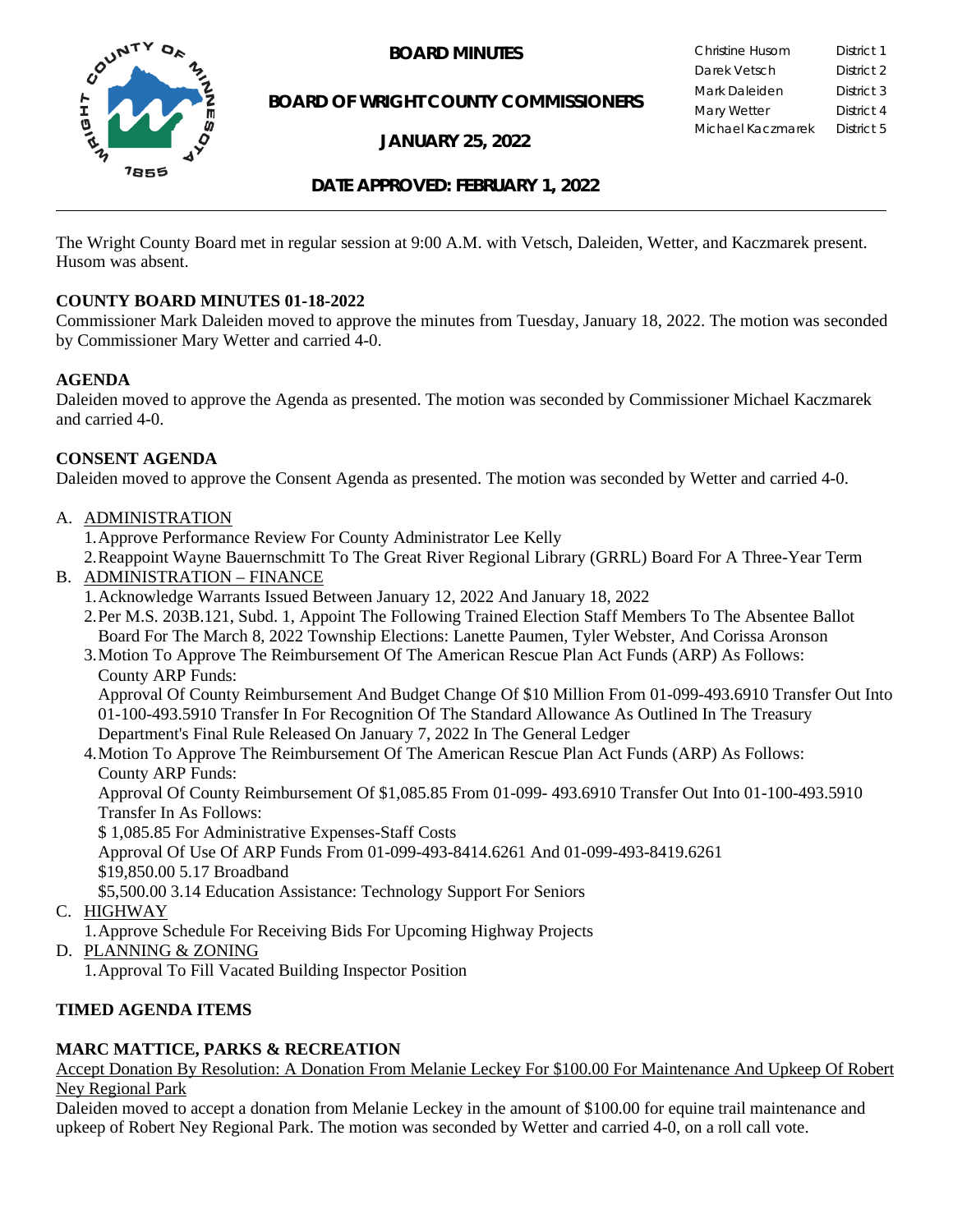#### Take Action On Parks Commission Recommendations:

Approve Recommendation: To Remove Specific Use Dates Of Equine Trails At Stanley Eddy Regional Park And Allow The Parks & Recreation Department To Seasonally Open And Close Trails Based On Conditions In The Spring And Fall Parks & Recreation Director Marc Mattice stated the Robert Ney Park equine trail have been opening and closing based on conditions for approximately six years. The change from specific dates to on-condition dates has been well received by users and the maintenance crews. There have been times the season was extended due to the change and other times the season was shortened. Mattice requested the seasonal open and close of equine trails based on conditions at Stanley Eddy Regional Park be approved.

Daleiden moved to allow the Parks & Recreation Department to seasonally open and close equine trails at Stanley Eddy Regional Park based on conditions in the spring and fall. The motion was seconded by Wetter and carried 4-0.

Approve Recommendation: Allow Contracted Trail Builder To Exceed County Campground 14-Day Occupancy Rule At Bertram Chain Of Lakes Regional Park While Directly Working For And Under Contract With Wright County Parks And Recreation Department

Mattice stated the county has contracted with Red Construction LLC located in Idaho for trail improvements. The individual has requested to stay in the campground at Bertram Chain of Lakes Regional Park while under contract with the Parks & Recreation Department. Mattice explained the request to stay would exceed the 14-day occupancy policy. Mattice clarified the exception would only be allowed for individuals under contract with the county.

Kaczmarek asked for an explanation of a comfort station. Mattice responded a comfort station is a restroom facility with showers. There are currently two comfort stations. The Parks & Recreation Department is assessing the feasibility of replacing both stations with one new comfort station.

Wetter questioned why many parks have portable toilets rather than restroom facilities. Mattice stated some have been removed due to cracked tanks and replaced with portable toilets. Mattice stated additional pit toilets may be added.

Daleiden moved to allow contracted trail builder to exceed the county campground 14-day occupancy rule while directly working for and under contract with Wright County Parks and Recreation Department. The motion was seconded by Wetter and carried 4-0.

# **VIRGIL HAWKINS, HIGHWAY**

Approve Agreement No. 21-59 Between Wright County And The City Of South Haven For The Oak Avenue LRIP Project Improvements (SAP 086-594-001). The Agreement Outlines The Funding Participation, Administration, Construction And Maintenance Responsibilities Between Wright County And The City Of South Haven For The Oak Avenue Improvement Project

Daleiden moved to approve Agreement No. 21-59 between Wright County and the City of South Haven. The motion was seconded by Kaczmarek and carried 4-0.

Schedule A Public Hearing On The Local Option Sales Tax. At The November 30, 2021 Transportation Committee Of The Whole (TCOTW) Meeting It Was The Consensus Of The Board To Extend The Local Option Sales Tax (LOST) For An Additional 10 Years And Hold A Public Hearing In February, 2022

Highway Engineer Virgil Hawkins suggested holding the Public Hearing on Tuesday, February 15. Kaczmarek questioned if it would be possible to wait until the new Government Center is open. Hawkins stated the Local Option Sales Tax (LOST) needs to be approved before overlay projects can be awarded. Hawkins stated the Public Hearing would need to be held before the end of March.

Commissioner Darek Vetsch stated he thinks the current Government Center is adequate. Additionally, Vetsch questioned if the technology would be ready in the new Government Center.

Daleiden moved to schedule a Public Hearing on the LOST at 9:30 a.m. Tuesday, February 15. The motion was seconded by Kaczmarek and carried 4-0.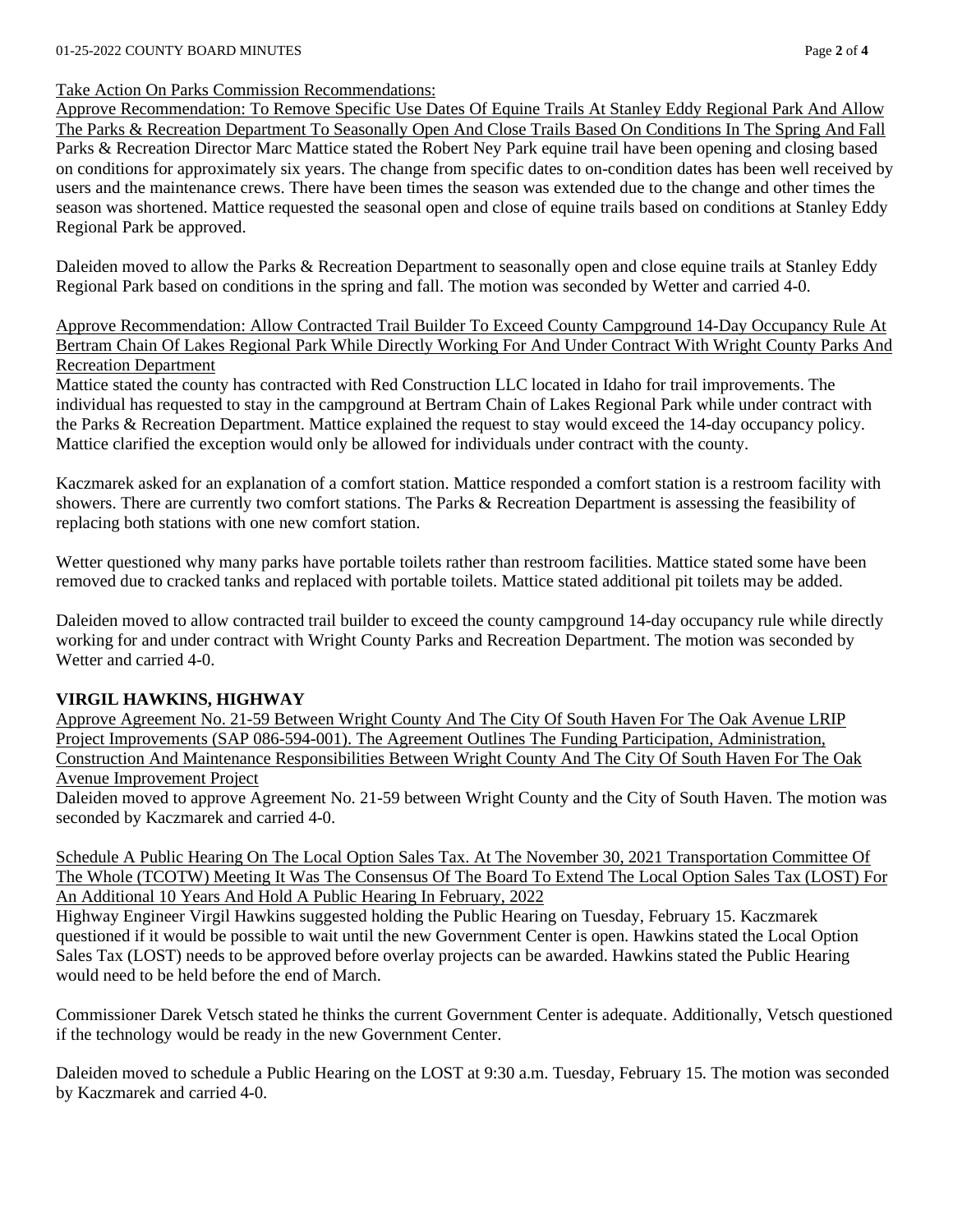Daleiden suggested blacktopping approximately 100 feet on township and city roads when the county is already doing a paving project. Daleiden added it would help the townships and cities as well as the county. Hawkins stated the Highway Department has done this on previous overlay projects.

Approve Resolution Of Final Acceptance For Contract No. 20-02 And Authorize Final Payment To Park Construction Company In The Amount Of \$64,433.61. Contract No. 20-02 Was The Four-Lane Reconstruction Project On County Highway 39 In Otsego. The Work Was Completed By Park Construction Company Of Minneapolis. The Final Value Of The Work Certified Is \$6,443,361.12

Daleiden moved to approve final acceptance for Contract No. 20-02 and authorize final payment to Park Construction Company in the amount of \$64,433.61. The motion was seconded by Kaczmarek and carried 4-0, on a roll call vote.

# **ITEMS FOR CONSIDERATION**

# **ADMINISTRATION**

#### Minnesota Rural Counties Membership

County Administrator Lee Kelly stated he sent the Minnesota Rural Counties (MRC) platform for 2022 as well as previous years to the commissioners to review. Staff contacted former Commissioner Charles Borrell who previously served on the committee.

Kaczmarek stated he has served on the committee for a year. He stated it does not seem like many of the initiatives lined up with the county. Additionally, all meetings are held on Zoom. Kaczmarek questioned if Flaherty & Hood could work with MRC to determine shared initiatives and find areas to help each other. Kaczmarek also stated he would like to have discussion topics for MRC at County Board workshops.

Wetter stated she feels the priority issues MRC is focused on are similar to the county's priorities. Wetter added MRC's priorities are transportation funding, local government road wetland replacement program funding, rural broadband funding, emergency readiness grant funding, maintaining regulatory certainty of waters designated under the public waters inventory, county-based purchasing, and county program aid. Wetter stated she thinks it is a good idea for the county to continue the membership.

Daleiden asked how much the annual membership costs. Kelly responded \$2,900. Daleiden stated MRC has been beneficial in the past in making the county aware of issues. Vetsch stated MRC only has two employees so the members must put in effort for the group to be successful.

Kaczmarek requested staff to contact Flaherty & Hood lobbyists regarding a partnership with MRC. Kaczmarek also requested priorities be discussed at County Board workshops. Vetsch added Flaherty & Hood could be used to help develop language, benefitting both the county and MRC. Kaczmarek also requested MRC Executive Director Dan Larson send information to all commissioners, not just himself.

Daleiden moved to renew membership with MRC for 2022. The motion was seconded by Wetter and carried 4-0.

#### Energy Transition Advisory Committee Appointment

Vetsch stated Rose Thelen of Clearwater Township requested to be appointed to the Energy Transition Advisory Committee. The committee was assembled by legislators to research communities that have been impacted by the loss of a power plant.

Wetter stated Thelen favors green power sources. Wetter stated she does not believe that is what the public wants. Wetter added the public wants cheap electric bills and want more nuclear which is cheaper and more efficient. Wetter stated she cannot endorse Thelen to represent the county.

Vetsch suggested setting a date to interview Thelen and gain her perspective on matters. Vetsch added the individual representing Wright County should be representing the desires and wishes of the Commissioners rather than personal interests.